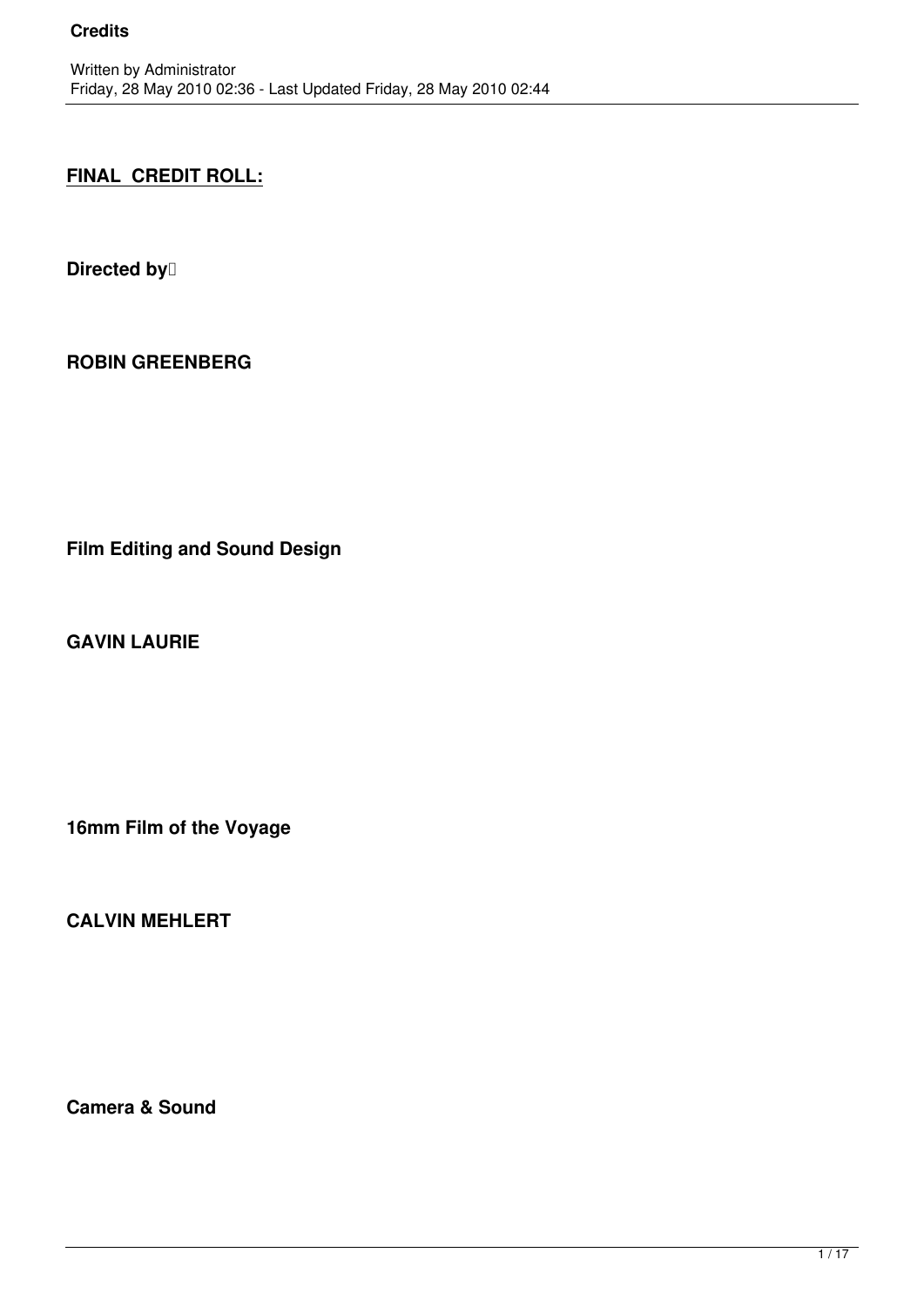## **CLAY WESTERVELT**

**CHRISTIAN BRUNO**

## **JOHN CHRISSTOFFELS**

Additional Sound **1** 

**GEORGE TURNURE**

**Gaffer**

**MICHELLE LAWLER**

**Additional Editing**

**OWEN WATTS**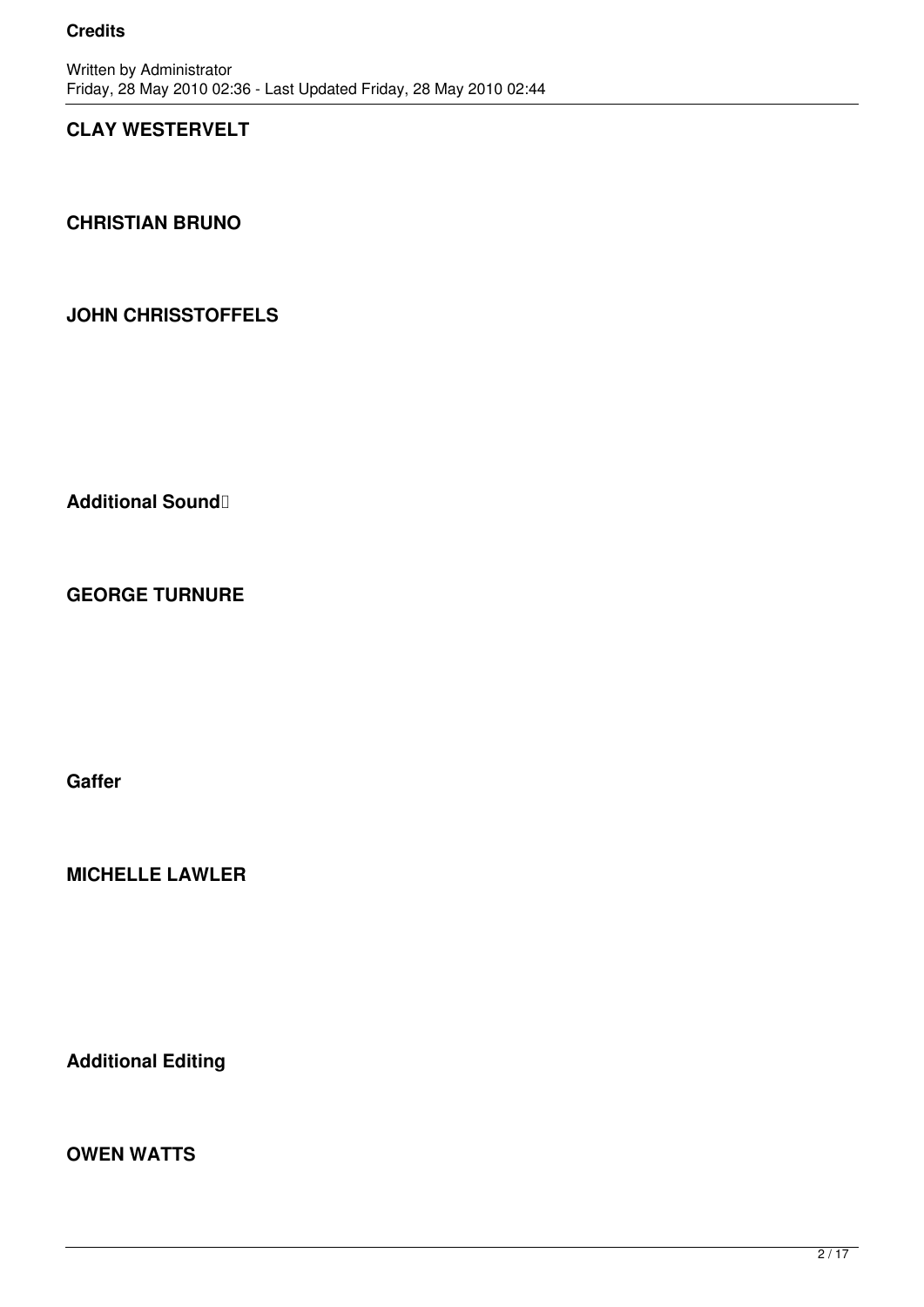**Archival Images**

**RENO CHEN**

**PAUL CHOW**

**MARCO CHUNG**

**LOO-CHI HU**

**Additional Archival Footage:**

**"Sailors from Formosa" (1957)**

**Bold Journey, Advenco Productions.**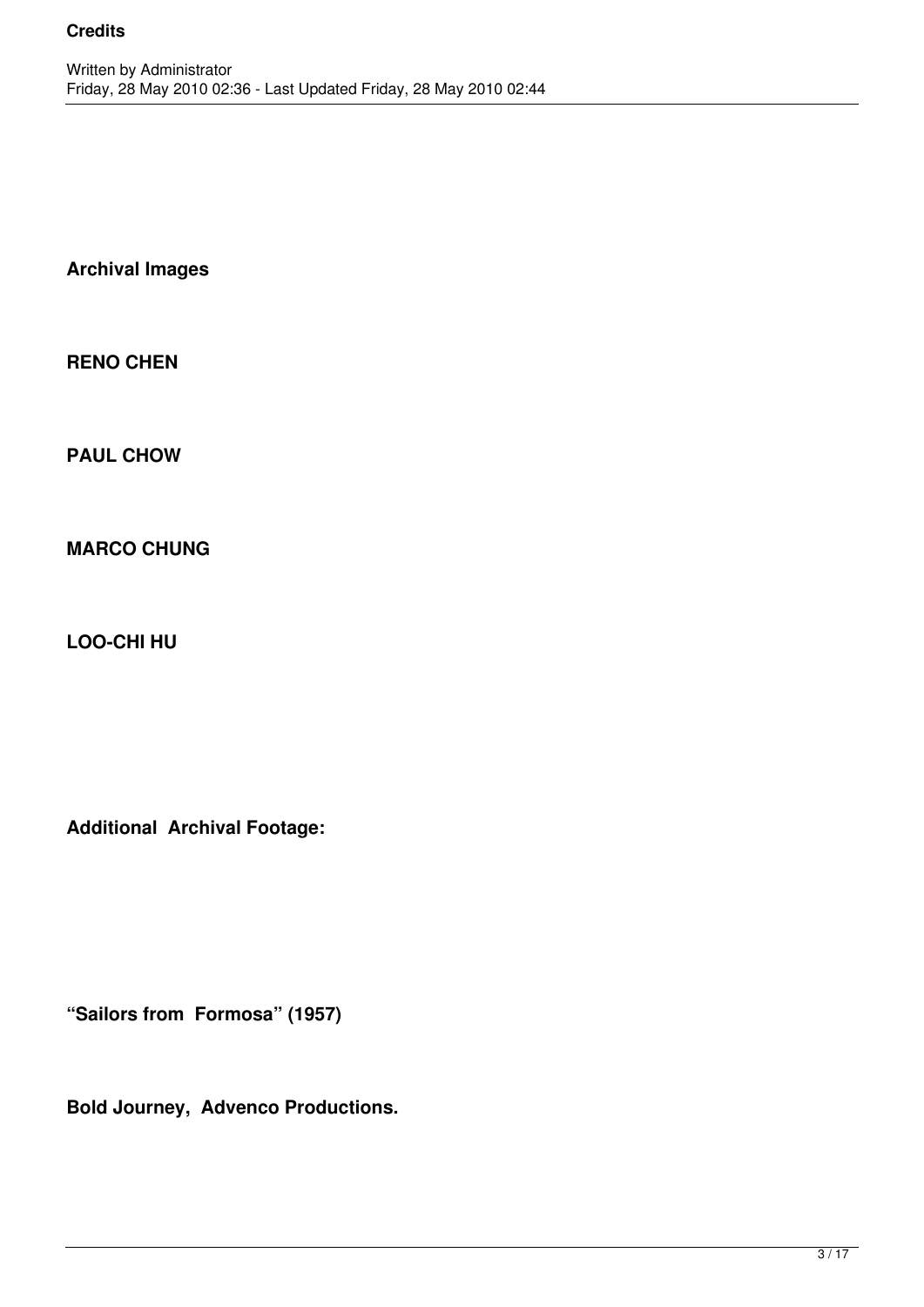#### **Host: John Stephenson**

**Movietone News (1955)**

**Advisory Board**

**DR. HANS VAN TILBURG**

**Maritime Heritage Coordinator,**

**National Oceanic and Atmospheric Administration,**

**Office of National Marine Sanctuaries**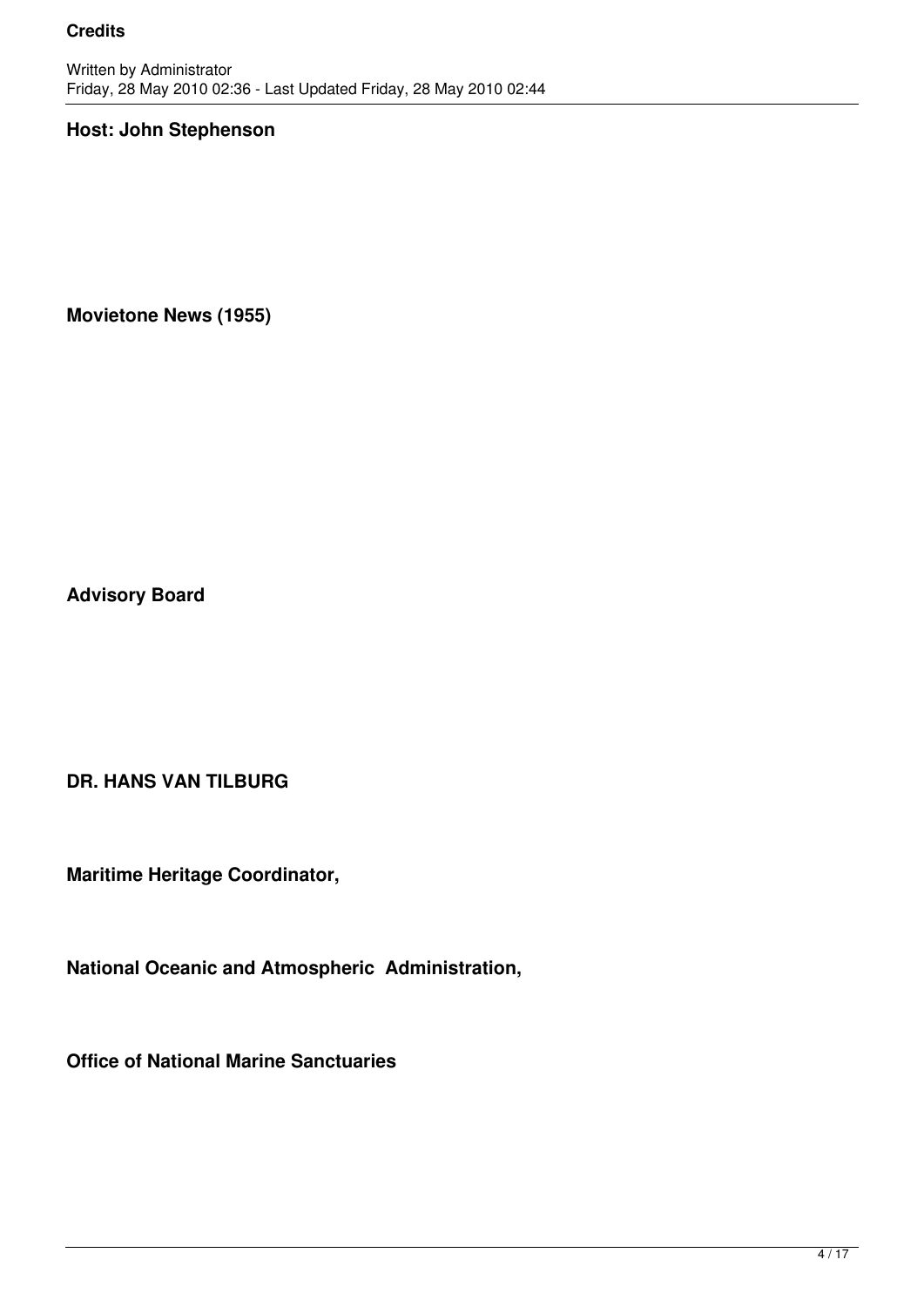## **CHINESE HISTORICAL SOCIETY OF AMERICA**

**CONNIE YOUNG YU**

**KEILA DIEHL**

**With gratitude to Free China junk-mates and families:**

**RENO & IRIS CHEN**

**PAUL & VERA CHOW**

**MARCO & MARY CHUNG**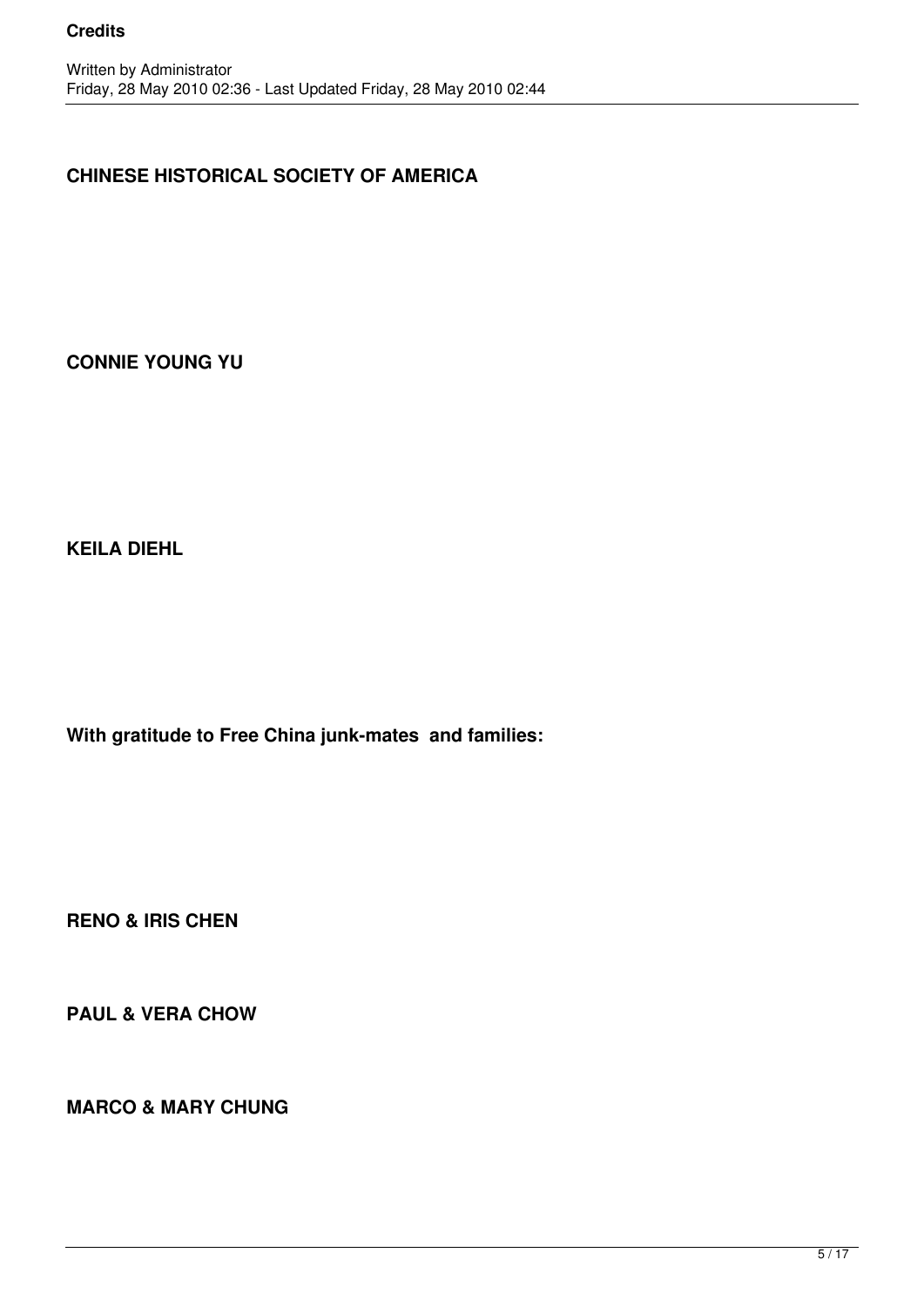### **LOO-CHI HU**

## **CALVIN & NGUYET MEHLERT**

#### **CHARLES MEHLERT**

**DIONE CHEN**

**ERIC CHEN**

**BYRON CHUNG**

**SHIRLEY LIH-LAN HU**

**CLARISSA HSU**

**MARGUERITE HSU CHIN**

**Many thanks to…**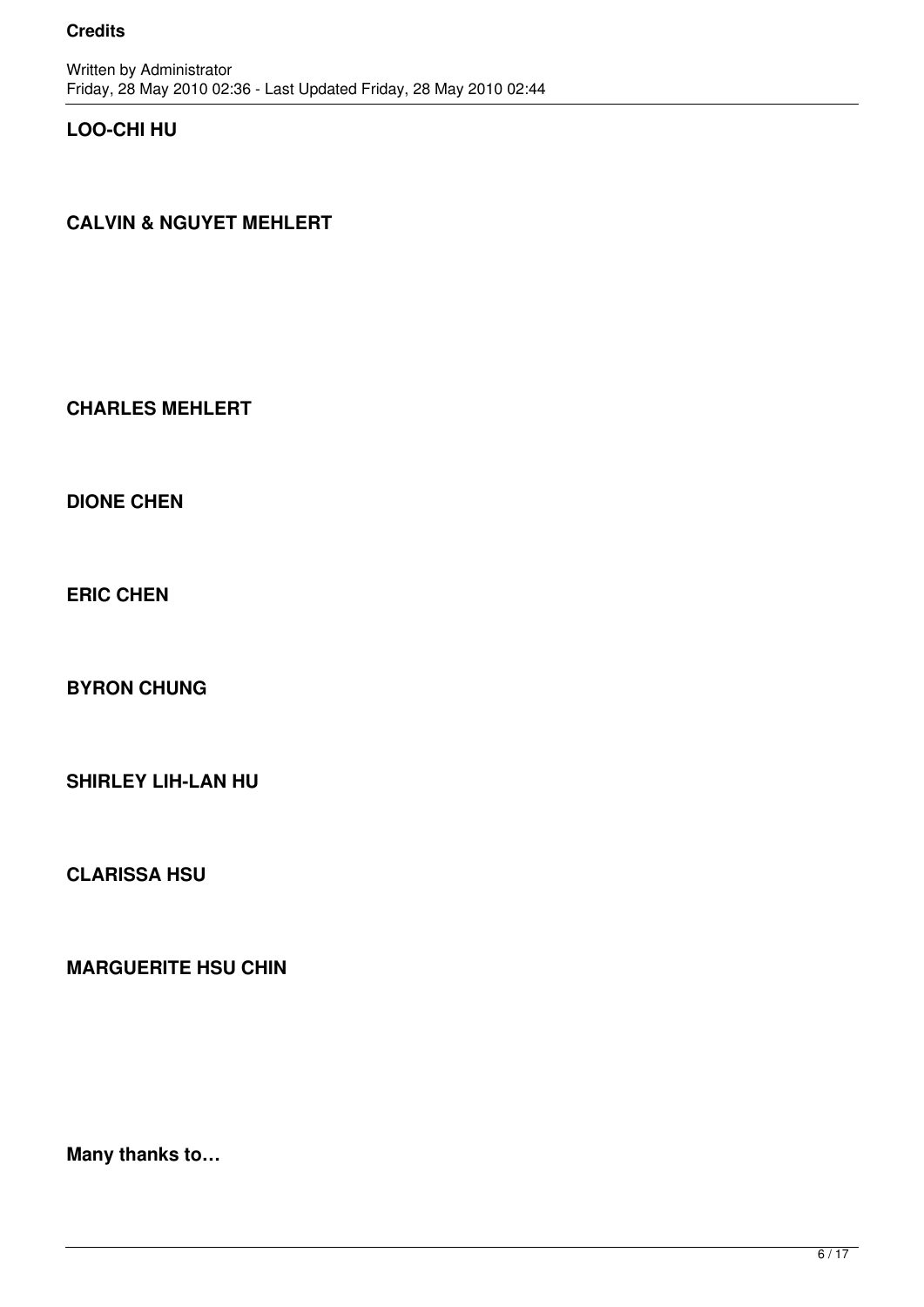**USA:**

## **ALICIA SCHMIDT**

**JOHN MUIR** 

**JOHN CUNNANE**

**National Park Service, San Francisco Maritime** 

**Historical Park**

**BAY AREA VIDEO COALITION**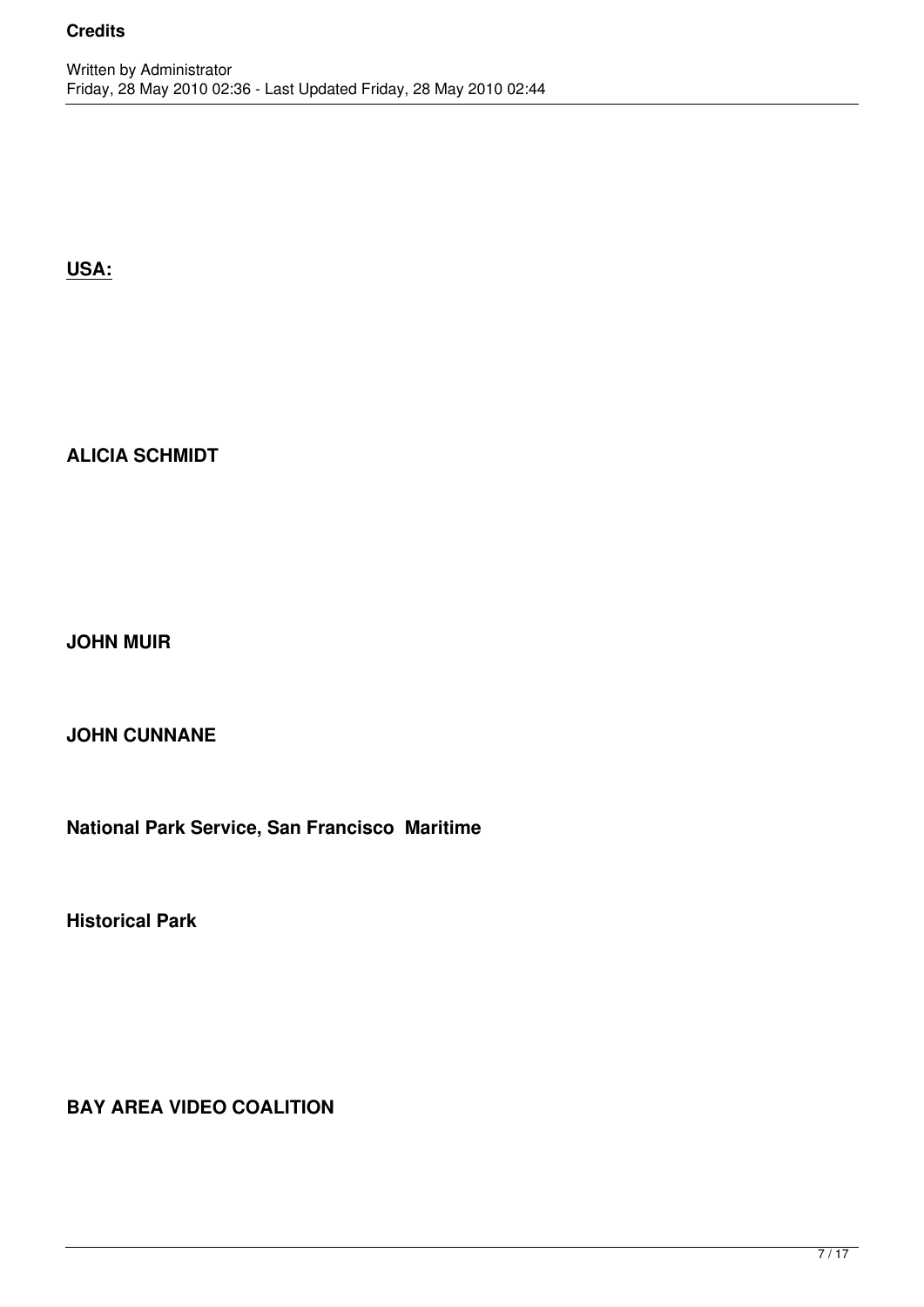### **MINNA GALLERY**

**J. PORTER SHAW LIBRARY,** 

**SF Maritime National Historical Park** 

**VIDEO TRANSFER CENTER**

**RAY JIING**

**JOSH KANIES** 

**RICHARD LEVIEN**

**JENNIFER NOLAND**

**GREG SIROTA**

**MAXINE GREENBERG**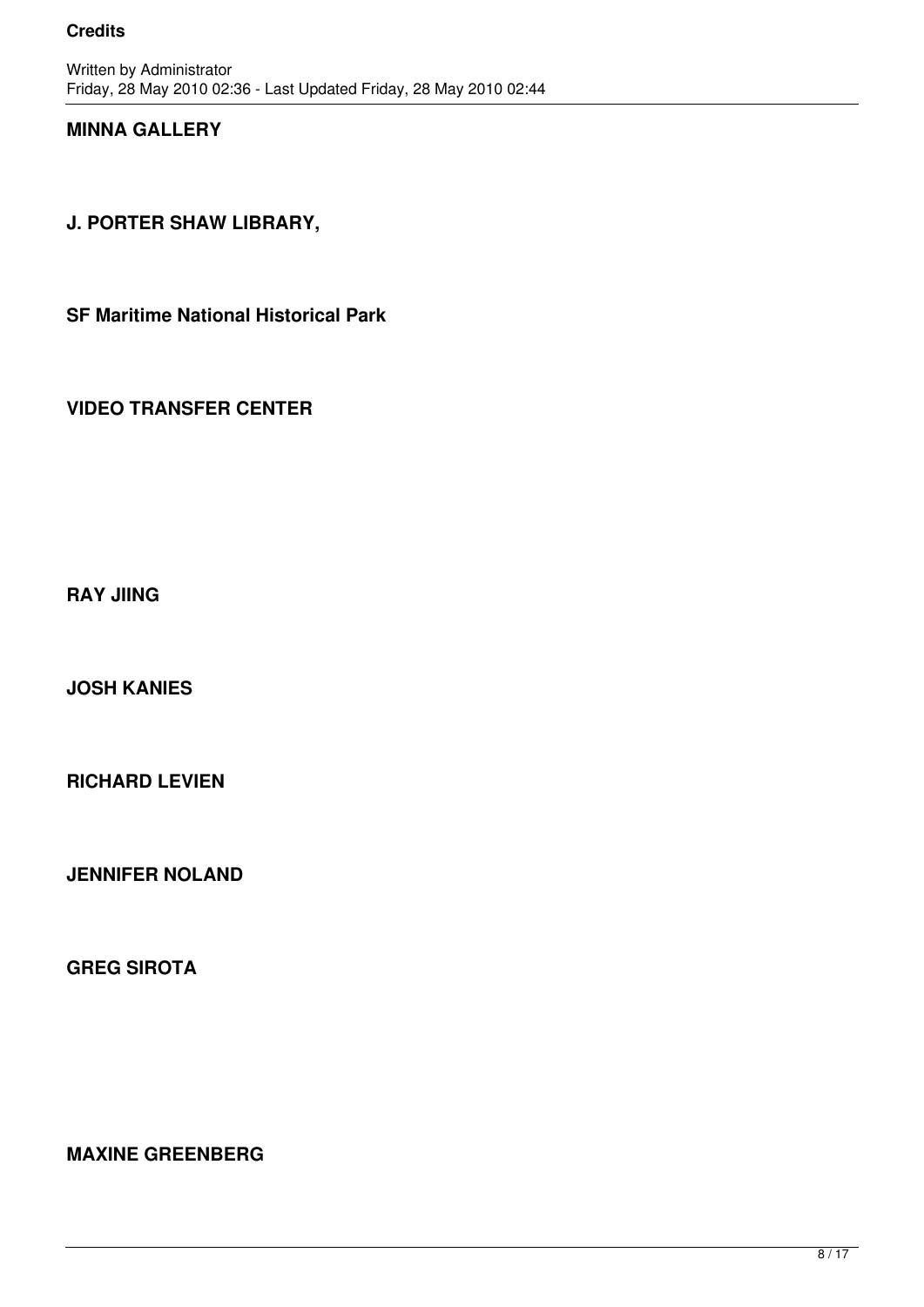## **TOM BARKETT**

**VAL BIAS**

**JOHN BROTZMAN**

**JANE CLEMMONS**

**JAN ELLIOT**

**MARISA LOUIE**

**DAVID LU**

**ANNA NARUTA**

**ALBERTO SALLEO**

**GARY SHEU**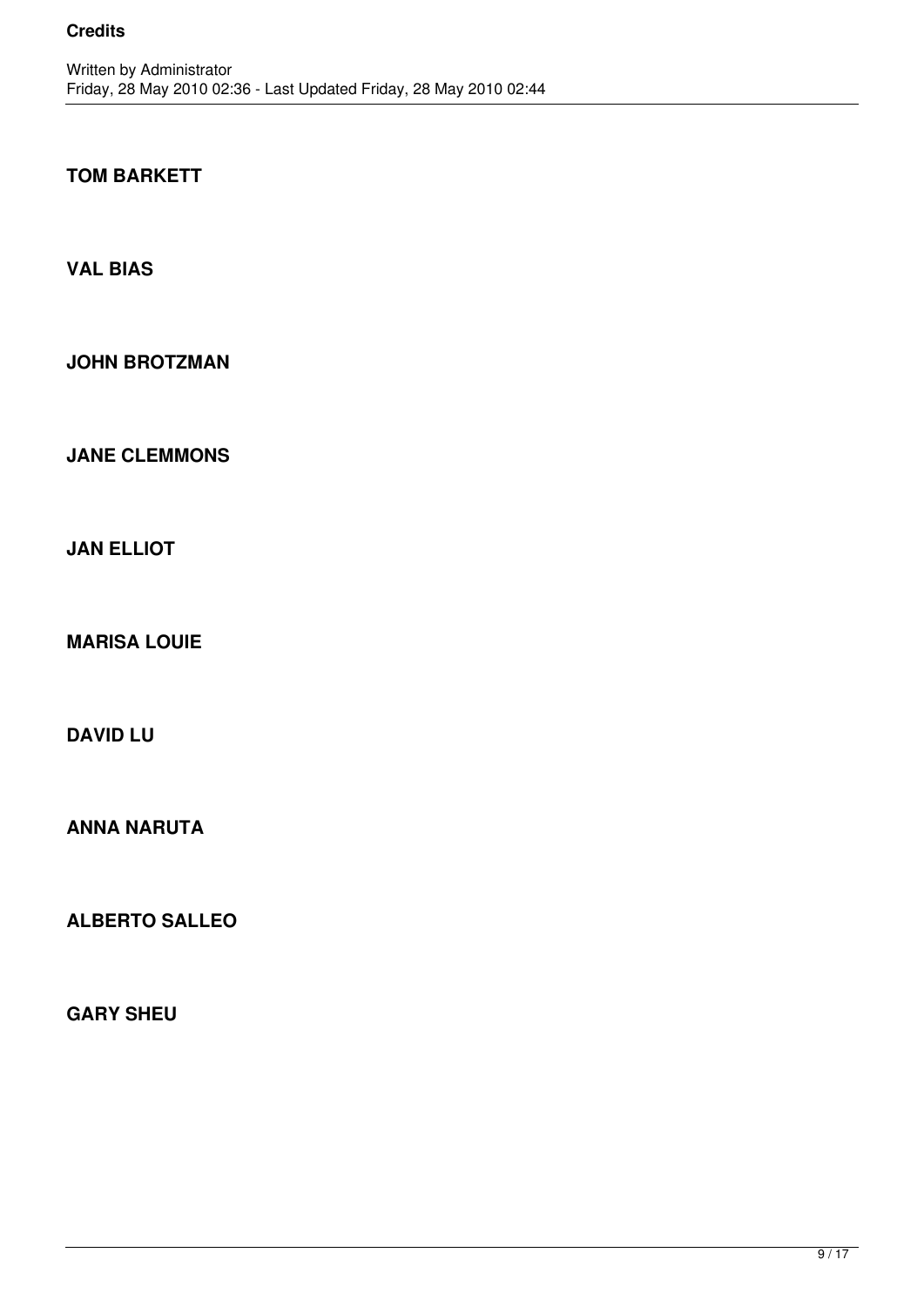### **RICHARD & SHONA SCHMIDT**

**MICHAEL CHABINYC** 

**OLIVIER DELERM**

**ROBERT GRIMM**

**ROSE HAYNES**

**NUMAEL HERNANDEZ**

**CONOR HOUGHTON**

**K.C. PRICE & STEVE KEHRLI**

**JAMES K. MORGAN & JOSEPHINE LEE**

**ANDREW R. TONKAY** 

**New Zealand:**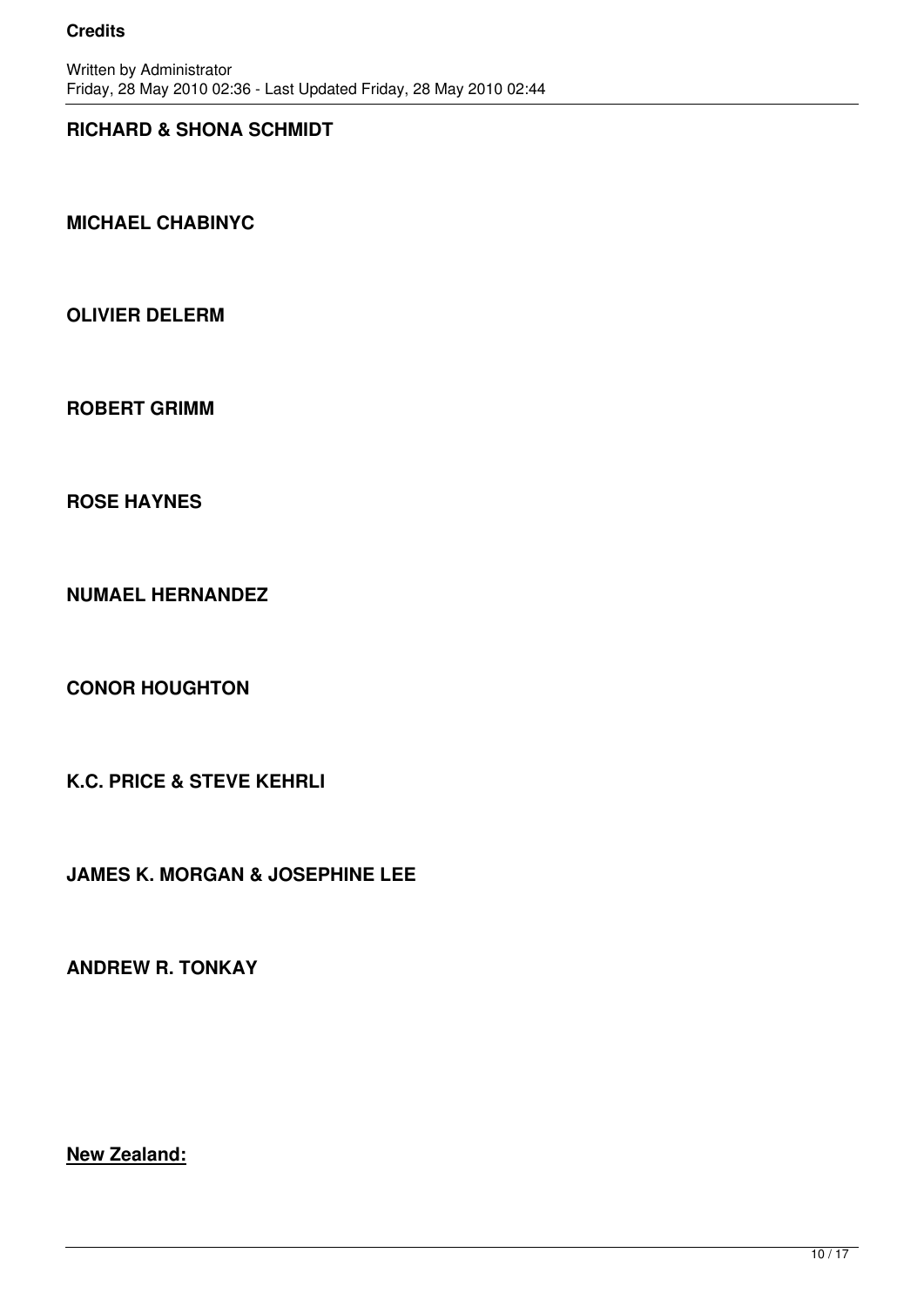## **ELLEN BLAKE & BRUCE CHAPMAN**

### **THE NEW ZEALAND FILM ARCHIVE**

## **NGA KAITIAKI O NGA TAONGA WHITIAHUA**

**STEPHANIE BETH**

**PHIL BURTON**

**JOHN CHRISSTOFFELS**

**YOKO COULING**

**SUSAN HUTCHINSON-DANIEL**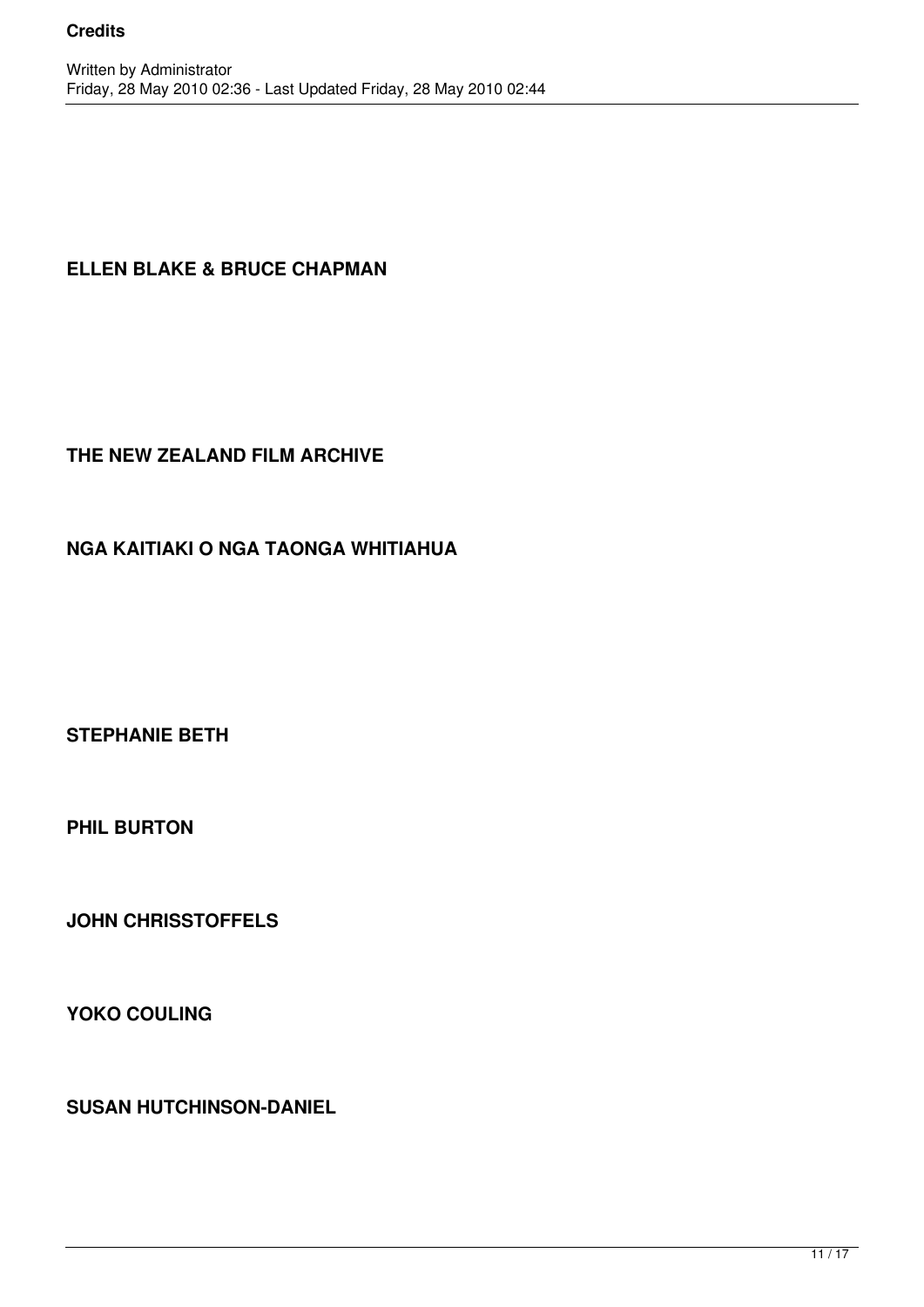## **CARLA JANSSEN**

**LILLIAN HETET**

### **JUNE HODDLE**

**PAULA KIMBLE**

**HAZEL KINGSTON**

**RUTH KORVER**

**IRIS LAI** 

**GEOFFREY MELVIN**

**BRIAN O'SULLIVAN**

**GERALDINE PARKES**

**MIKE PENTER** 

**TREVOR QUIRK**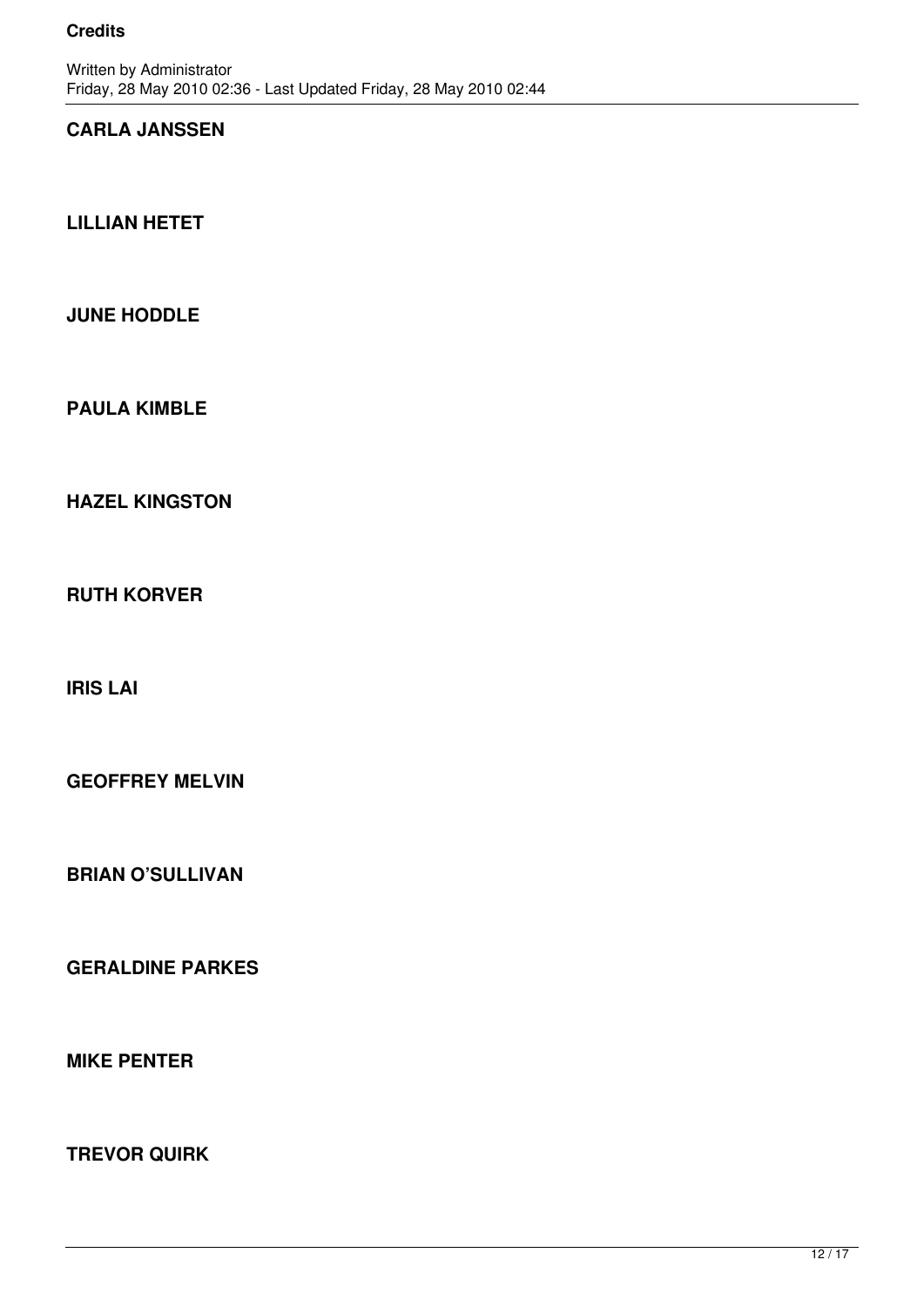### **MATTHEW ROBERTSON**

**LALA ROLLS**

**MARGO SHUSTAK HANIKO TE KURAPA**

**Archival Film Transfer:**

**John Newell**

**Phil Oatley**

PARK ROAD [logo]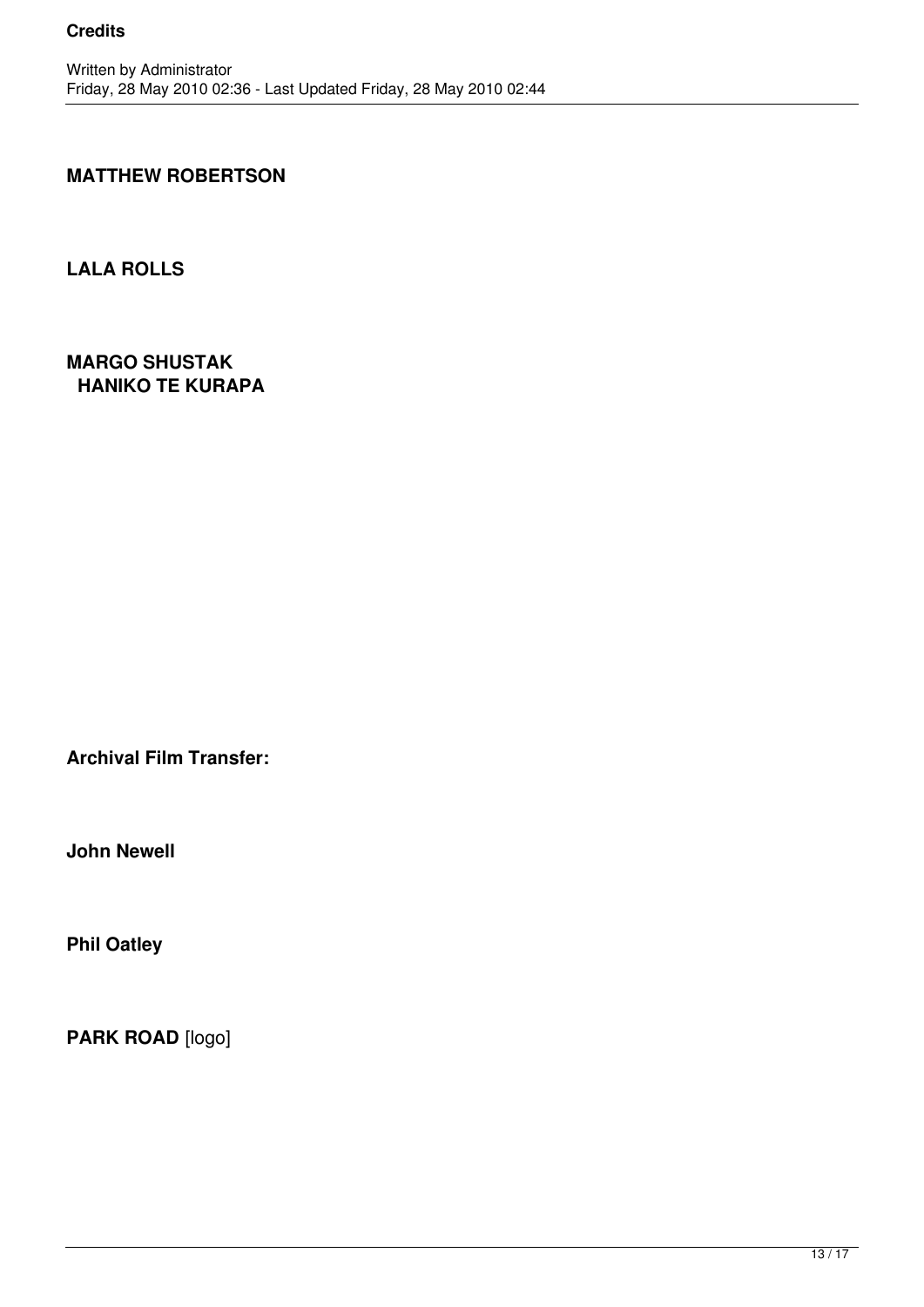**Legal Services:**

**SAUL C. JANSON**

**"Chinese Junks on the Pacific: Views from a Different Deck"**

**Hans K. Van Tilburg, University Press of Florida, 2007**

**With support from:**

**FILM ARTS FOUNDATION** 

**THE ROBINA MARCHESI MEMORIAL GRANT**

**FLEISHHACKER FOUNDATION**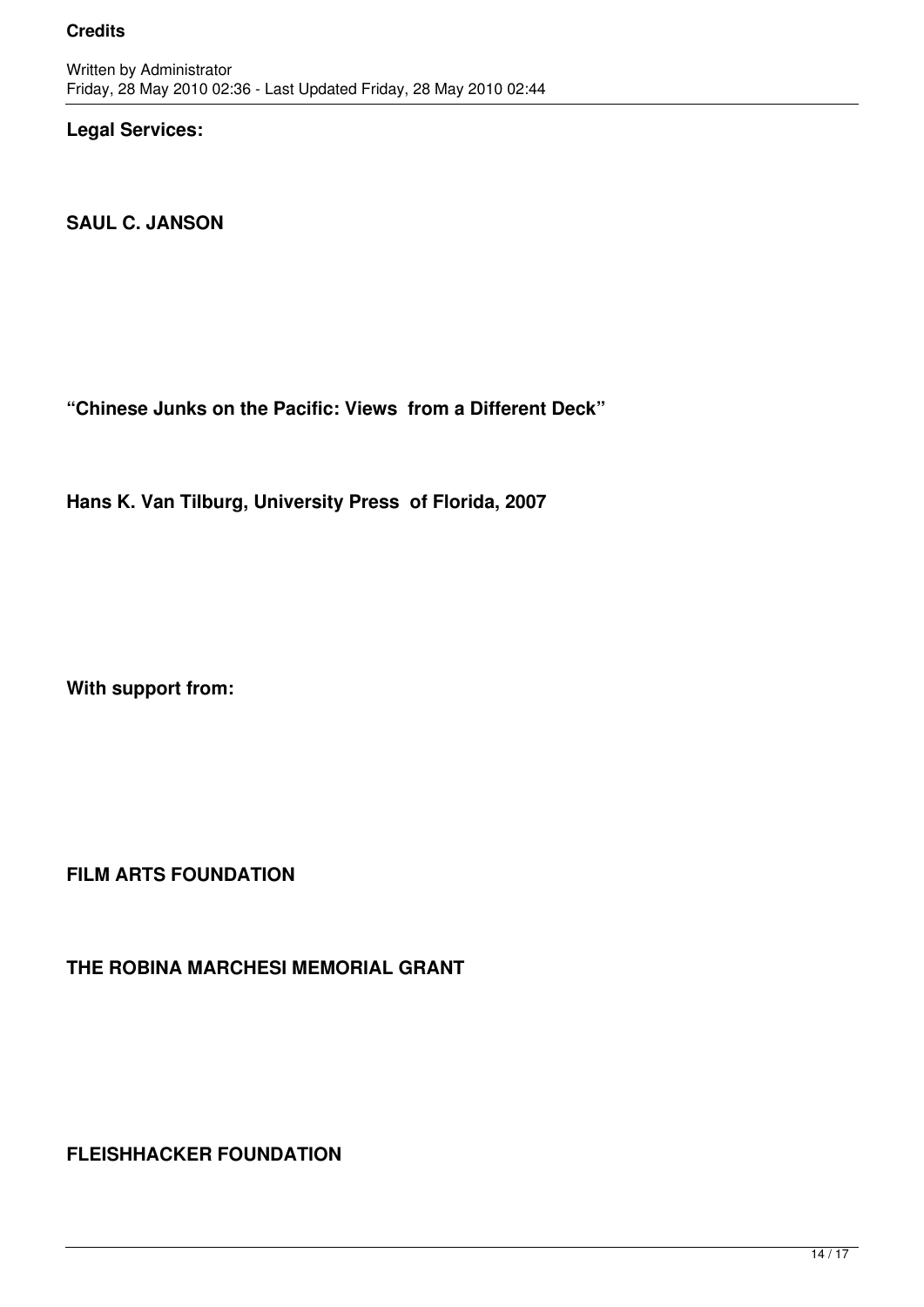### **PACIFIC PIONEER FUND**

## **SAN FRANCISCO FILM SOCIETY**

## **TAIPEI ECONOMIC & CULTURAL OFFICE, SAN FRANCISCO**

### **INDEPENDENT FILMMAKERS FUND**

**A partnership between Creative New Zealand &** 

**New Zealand Film Commission**

**Music by**

**JIM KIMO WEST**

**"Wayfaring Stranger", traditional, arranged by James Kimo West**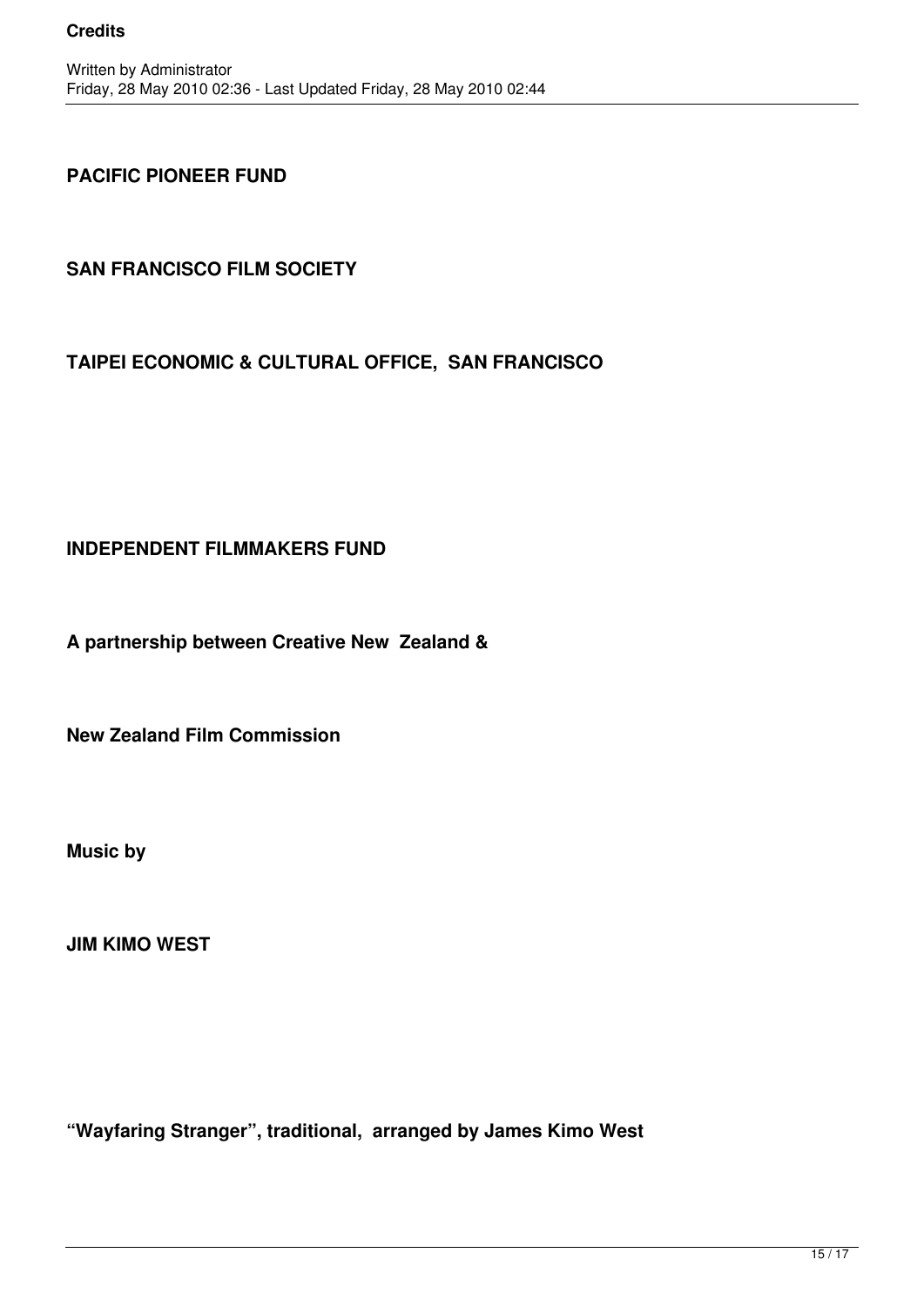**Associate Producer**

**MICHELE TURNURE-SALLEO**

**GAVIN LAURIE, SIROCCO** 

**Produced by**

**ROBIN GREENBERG**

**Filmed on location in Los Angeles, San Francisco and San Jose, California and Christchurch, New Zealand.**

*In memory of* 

*Reno, Marco and Benny*